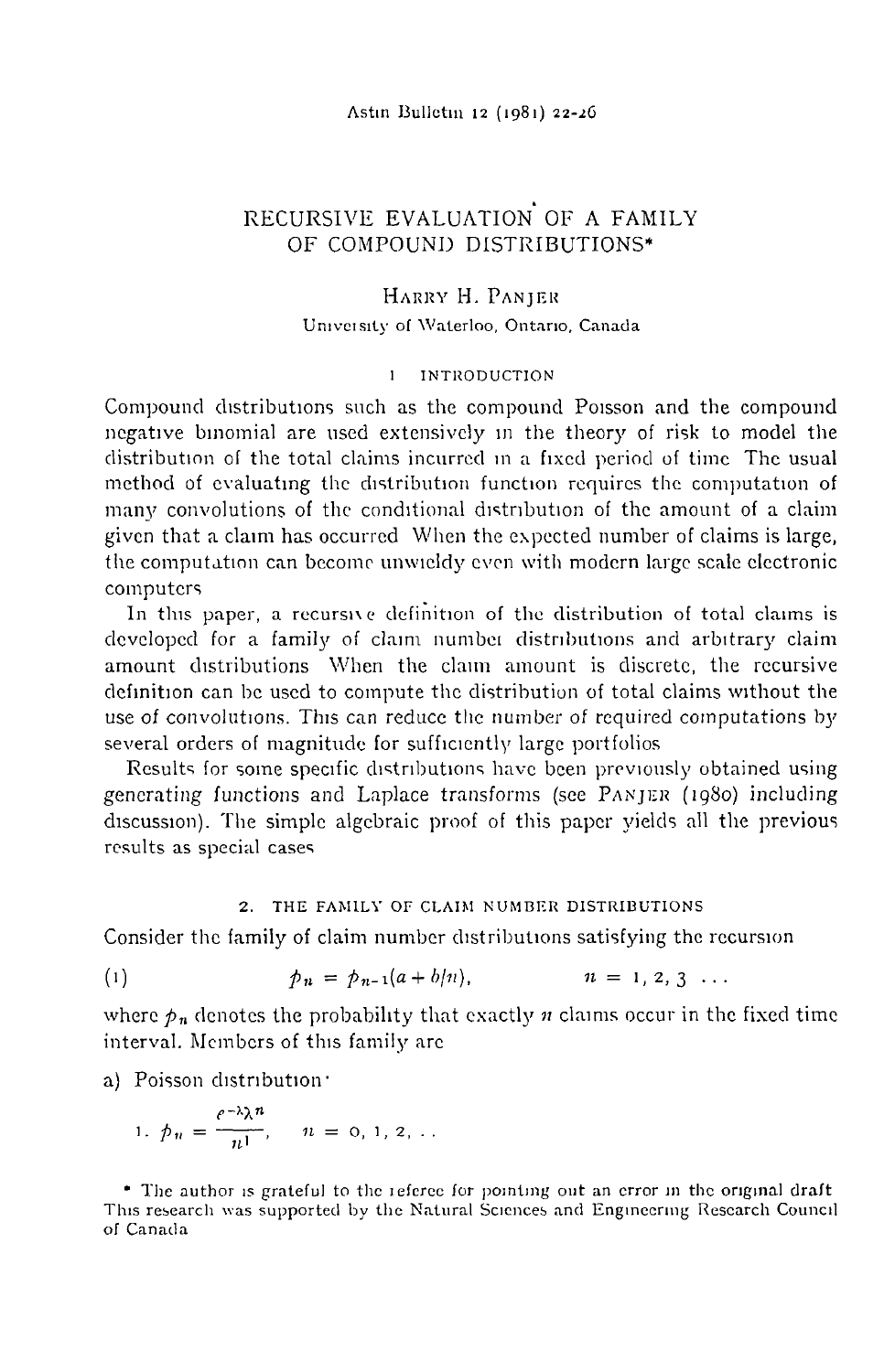- 2.  $p_n/p_{n-1} = \lambda/n$ ,  $p_0 = e^{-\lambda}$
- $3 \quad a = 0, \quad b = \lambda$

b) Binomial distribution

1.  $p_n = {N \choose n} p^n (1-p)^{N-n}, \quad n = 0, 1, 2, ..., N$  $p_n = 0, \quad n = N + 1, N + 2, \ldots$  $2 \ p_n | p_{n-1} = (N - n + 1) p/(n(1-p)), \quad p_0 = (1-p)^N$ 3.  $a = -\frac{b}{1 - p}$ ,  $b = (N + 1) p/(1 - p)$ 

c) Negative binomial distribution

- 1  $p_n = {(\alpha + n 1) \over n} p^n (1 p)^\alpha$ ,  $n = 0, 1, 2, ...$  $2 \ p_n/p_{n-1} = (\alpha + n - 1) p/n, \quad p_0 = (1 - p)^n$ 3  $a = p$ ,  $b = (\alpha - 1)p$
- d) Geometric distribution (Negative binomial with  $\alpha = 1$ ):

1. 
$$
p_n = (1 - p) p^n
$$
,  $n = 0, 1, 2, ...$   
\n2.  $p_n/p_{n-1} = p$ ,  $p_0 = 1 - p$   
\n3.  $a = p$ ,  $b = 0$ 

SUNDI and JEWELL (1981) show that these are the only members of this family.

## 3 THE RECURSIVE FORMULA

Consider the compound distribution with distribution function

(2) 
$$
G(x) = \sum_{n=1}^{\infty} p_n F^{*n}(x), \quad x > 0
$$

$$
= p_0, \quad x = 0
$$

for arbitrary claim amount distribution  $F(x)$ ,  $x > 0$ . For notational convenience, assume that  $F(x)$ ,  $x > 0$ , is of the continuous form Corresponding results will be given for the discrete case. Then the density of total claims is

(3) 
$$
g(x) = \sum_{n=1}^{\infty} p_n f^{*n}(x), \quad x > 0
$$

$$
= p_0, \qquad x = 0
$$

when  $f(x)$  is the density associated with  $F(x)$ 

In the theorem which follows, the following two relations will be used:

(I) 
$$
\int_{0}^{1} f(y) f^{*n}(x-y) dy = f^{*(n+1)}(x), \quad n = 1, 2, 3, ...
$$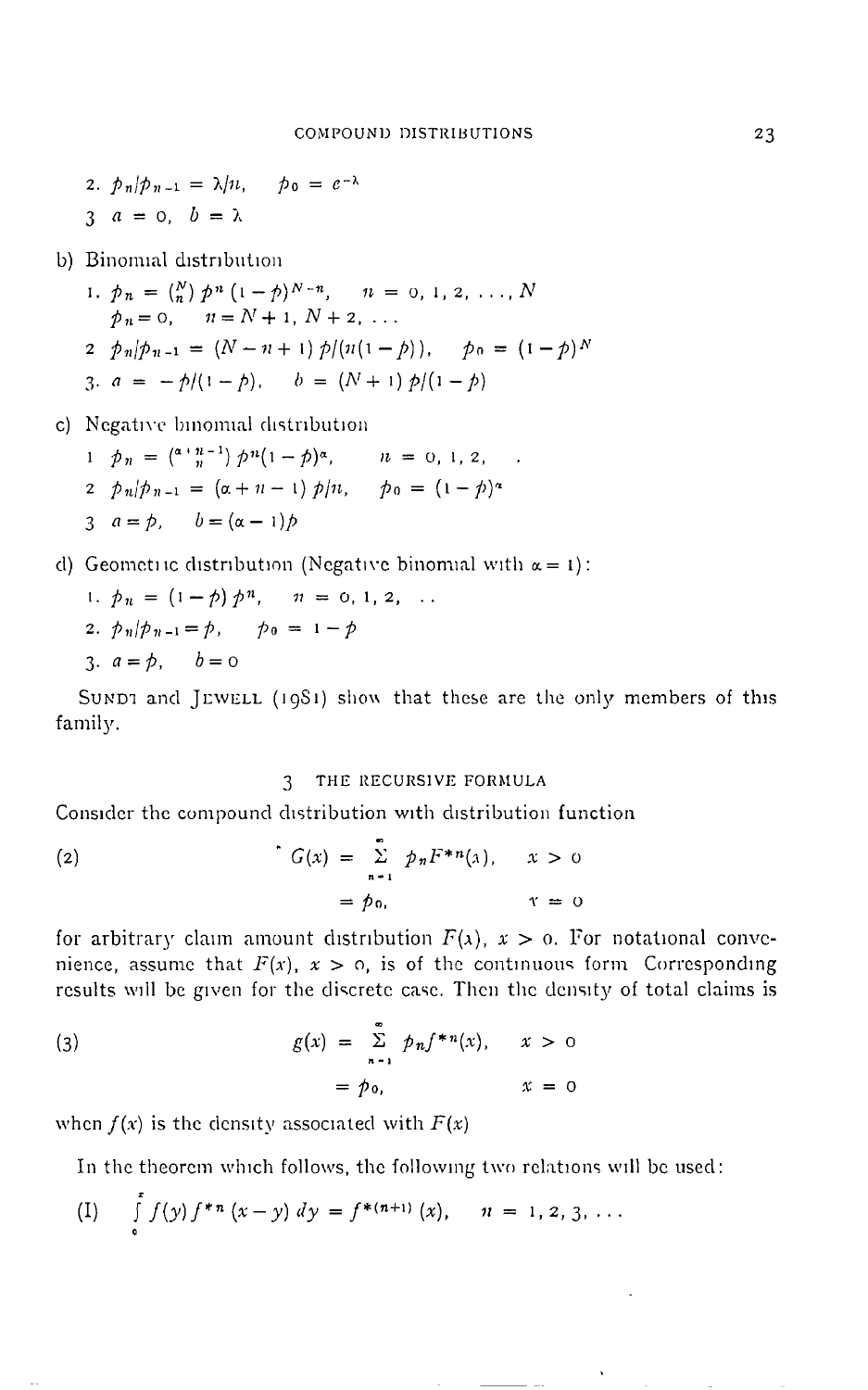### 24 PANJ ER

(II) 
$$
\int_{0}^{2} y f(y) f^{*n}(x-y) / f^{*(n+1)}(x) dy = x/(n+1), \quad n = 1, 2, 3, ...
$$

Relation (I) is the usual recursive definition of convolutions The left side of relation  $(II)$  is the conditional mean of any element of a sum consisting of  $n + 1$  independent and identically distributed elements, given that the sum is exactly x The mean is  $x/(n + 1)$  as a result of the symmetry in the elements of the sum. Relation (II) is used in Buhhnann and Gerber's discussion to PANJER (1980) to develop an alternate proof of the result described m that paper.

## *Theorem*

For  $p_n$  and  $g(x)$  defined by (1) and (3) respectively, and  $f(x)$  any distribution of the continuous type for  $x > 0$ , the following recursion holds.

(4) 
$$
g(x) = p_1 f(x) + \int_{0}^{x} (a + by/x) f(y) g(x - y) dy, \quad x > 0.
$$

*Proof* 

Substituting (3) into the right side of (4) results in

$$
p_1 f(x) + \int_{0}^{1} (a + by/x) f(y) g(x - y) dy = p_1 f(x) + \int_{0}^{1} (a + by/x) f(y)
$$
  
\n
$$
\sum_{n=1}^{\infty} p_n f^{*n}(x - y) dy
$$
  
\n
$$
= p_1 f(x) + \sum_{n=1}^{\infty} p_n \int_{0}^{x} (a + by/x) f(y) f^{*n}(x - y) dy
$$
  
\n
$$
= p_1 f(x) + \sum_{n=1}^{\infty} p_n \{a + b/(n+1)\} f^{*(n+1)}(x)
$$
  
\n(from (I) and (II))  
\n
$$
= p_1 f(x) + \sum_{n=1}^{\infty} p_{n+1} f^{*(n+1)}(x)
$$
  
\n
$$
= p_1 f(x) + \sum_{n=1}^{\infty} p_n f^{*n}(x)
$$
  
\n
$$
= \sum_{n=1}^{\infty} p_n f^{*n}(x)
$$
 (since  $f^{*1}(x) = f(x)$ )

 $= g(x)$ , the required result. Q.E.D.

If the claim amount distribution is discrete and defined on the positive integers, the corresponding recursive definition of total claims is

(5) 
$$
g_i = \sum_{j=1}^i (a + bj/t) f_j g_{i-j}, \qquad i = 1, 2, 3, ...
$$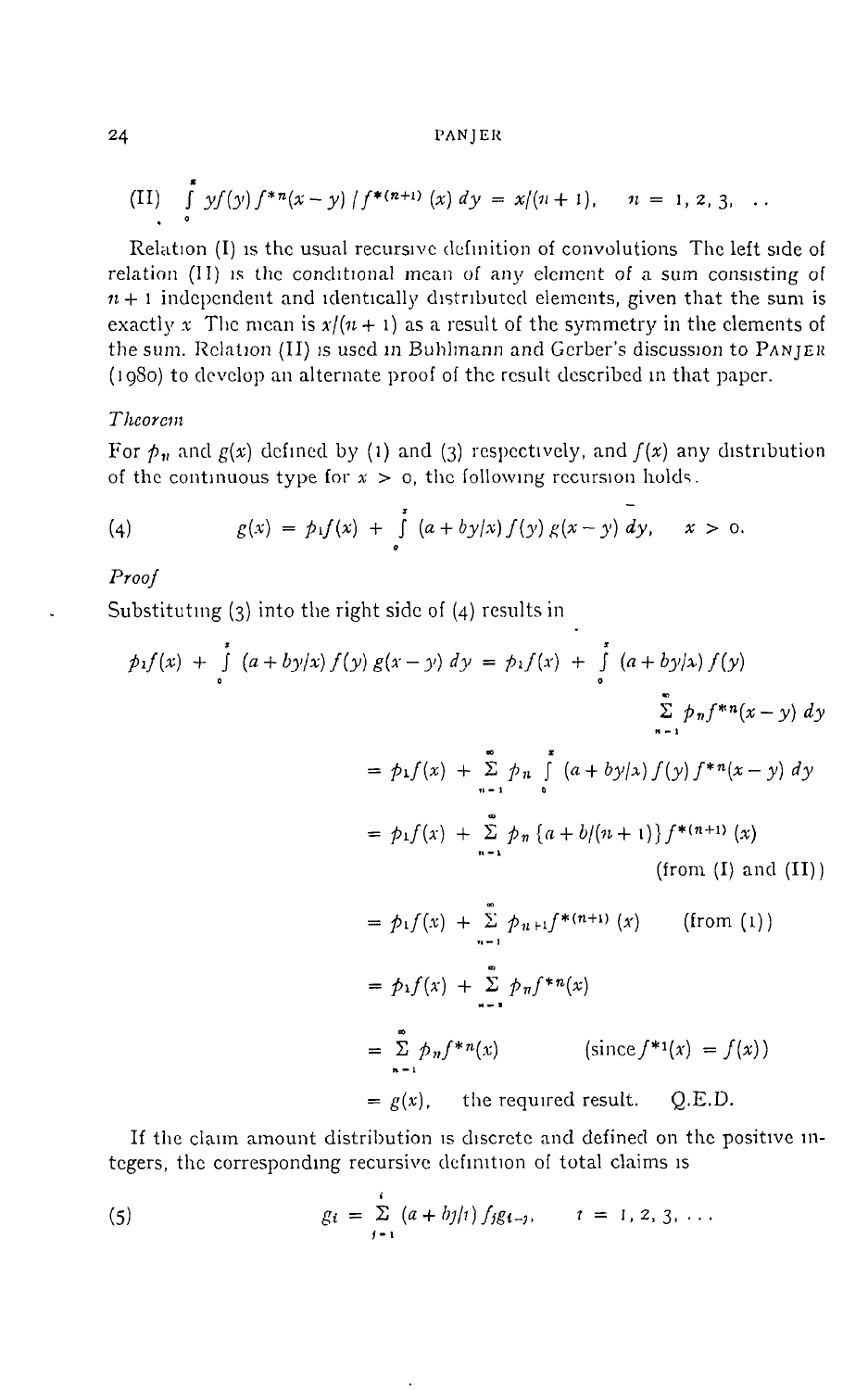with  $g_0 = p_0$ ; whereas the usual form is

(6) 
$$
g_i = \sum_{n=0}^{i} p_n f_i^{*n}, \qquad i = 0, 1, 2, 3, ...
$$

The number of computations required to obtain  $g_i$  is of order  $i^2$  for formula (6) and of order *i* for formula (5). Hence, for large values of  $\imath$ , the reduction in computations is dramatic.

## **4' RESULTS FOR SPECIAL** CASES

The recursive definitions of the density of total claims for the four distributions considered in Section 2 are given below.

| Continuous Model | Discrete Model |
|------------------|----------------|
| $g(x)$           | $g_1$          |

a) Poisson

$$
\lambda e^{-\lambda} f(x) + \frac{\lambda}{x} \int_{0}^{t} y f(y) g(x - y) dy \qquad \frac{\lambda}{i} \sum_{j=1}^{i} j f_j g_{i-j}
$$

b) Binomial

$$
\frac{p}{1-p} \left[ N(1-p)^N f(x) + \int_{0}^{1} \left\{ (N+1) y/x - 1 \right\} f(y) g(x-y) dy \right] + \frac{p}{1-p} \sum_{j=1}^{k} \left\{ (N+1) j/z - 1 \right\} f_j g_{i-j}
$$

c) Negative binomial

$$
\hat{p}\left[\alpha(1-\hat{p})^{\alpha} f(x) + \int_{0}^{x} \{1 + (\alpha - 1) y/x\} f(y) g(x - y) dy\right]
$$
\n
$$
\hat{p}\sum_{j=1}^{t} \{1 + (\alpha - 1) j/i\} f_j g_{i-j}
$$

d) Geometric

$$
p[(1-p) f(x) + \int_{0}^{1} f(y) g(x-y) dy] \qquad p \sum_{i=1}^{i} f_i g_{i-j}
$$

The recursion for the compound Poisson distribution with discrete claim amount distribution was originally given by ADELSON (1966) in an inventory problem. He used generating functions to obtain his result,